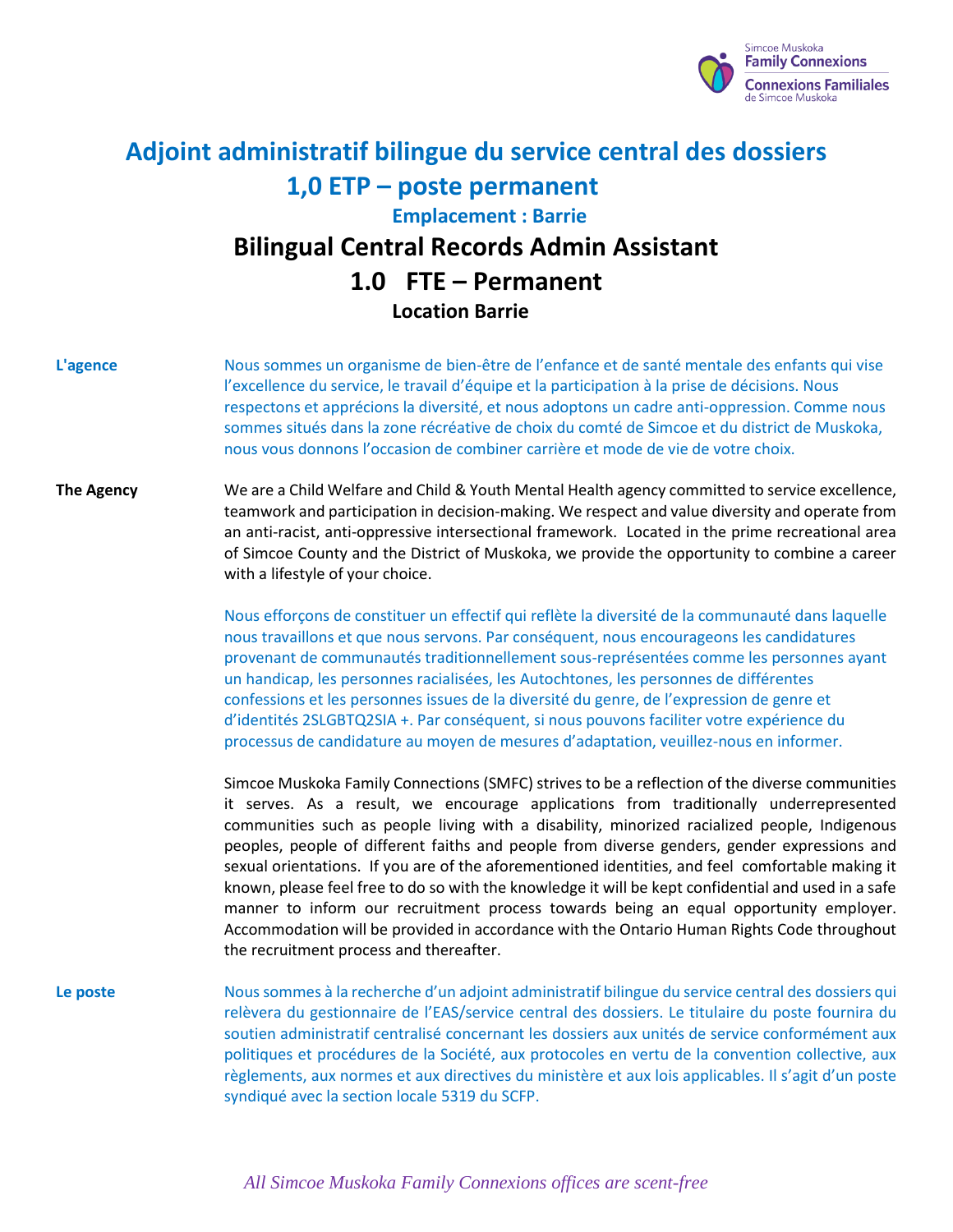

# **The Job** We are recruiting for a Bilingual Central Records Administrative Assistant who will report to the CAST/Central Records Manager. This position will provide centralized records administrative support to the service units in accordance with Society policies and procedures, protocols under the Collective Agreement, Ministry Regulations, Standards and Directives and relevant legislation. This is a unionized position with CUPE Local 5319.

### **Qualifications**

- Diplôme d'un collège d'administration ou de commerce ou études et expérience équivalentes. Certificat en gestion de l'information et des dossiers ou diplôme/diplôme connexe un atout hautement souhaité.
- Connaissance approfondie des logiciels et des systèmes de base de données liés aux services.
- Solide compréhension de l'infrastructure et des processus organisationnels.
- Connaissance approfondie du système de protection de l'enfance.
- Excellentes qualités relationnelles, notamment la capacité de travailler en collaboration avec les ressources internes et externes.
- Grand souci du détail pour éviter les erreurs.
- Compréhension des valeurs et des principes anti-oppression.
- Un permis de conduire valide et l'utilisation d'un véhicule sont exigés.
- Le bilinguisme (français/anglais) et requis pour tout poste désigné bilingue. La compétence sera évaluée.

#### **Qualifications**

- Administrative or business college diploma or equivalent education and experience. Certificate in Information & Records Management or related degree/diploma a highly desired asset.
- Thorough knowledge of service-related software and database systems.
- Solid understanding of organizational infrastructure and processes.
- Broad knowledge of the child welfare system.
- Effective interpersonal skills including the ability to work cooperatively and collaboratively with internal and external resources.
- Strong attention to detail to avoid errors.
- Understanding of anti-oppression values and principles.
- A valid drivers' license and access to a vehicle is required.
- Ability to communicate fluently, both verbally and in writing, in French and English required. Proficiency will be tested.

**Remarque :** Notre convention collective actuelle prévoit ce qui suit : Lorsqu'un candidat d'un **organisme ontarien de protection de l'enfance** réussit un concours d'emploi, les droits au salaire et aux vacances fondés sur le service doivent être déterminés en fonction de la durée de sa plus récente période de service continu. Ce qui précède ne s'applique pas aux droits fondés sur l'ancienneté*.*

**Note:** Our current Collective Agreement has provisions for the following: *Where an applicant from an Ontario Child Welfare Organization is successful in a job competition, service-based entitlements for wages and vacation shall be based on the length of their most recent period of continuous service. The foregoing does not apply to seniority-based entitlements.*

**Compensation** The salary range will be \$46,292 to \$57,878 commensurate with experience.